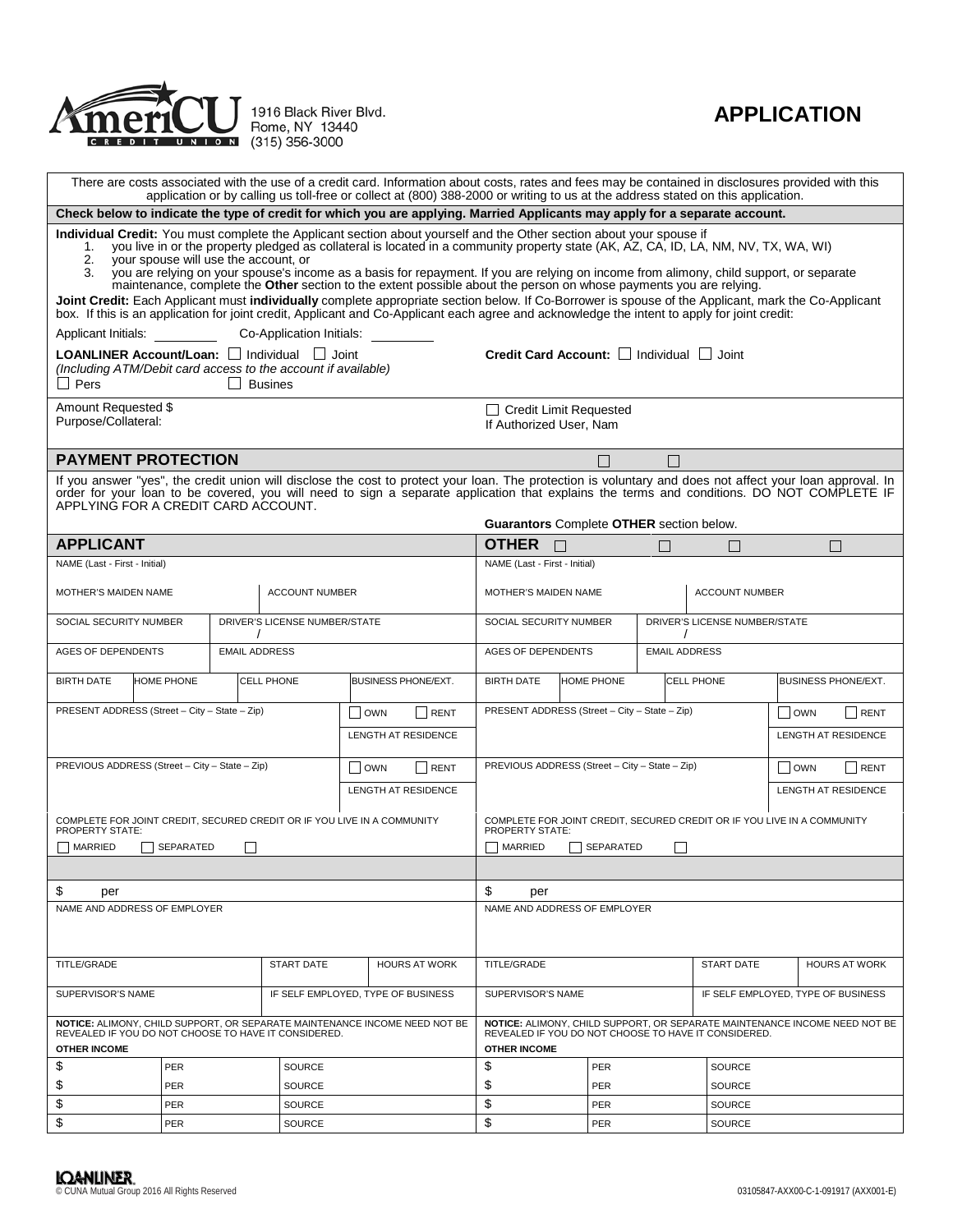| PREVIOUS EMPLOYER NAME AND ADDRESS IF EMPLOYED LESS THAN FIVE YEARS                                                                                                                                                                                      |                                                                                         |                                                          |  |                     | PREVIOUS EMPLOYER NAME AND ADDRESS IF EMPLOYED LESS THAN FIVE YEARS                                                          |                       |   |                          |                  |                        |                          |                                          |                                                      |  |
|----------------------------------------------------------------------------------------------------------------------------------------------------------------------------------------------------------------------------------------------------------|-----------------------------------------------------------------------------------------|----------------------------------------------------------|--|---------------------|------------------------------------------------------------------------------------------------------------------------------|-----------------------|---|--------------------------|------------------|------------------------|--------------------------|------------------------------------------|------------------------------------------------------|--|
| <b>STARTING DATE</b>                                                                                                                                                                                                                                     | <b>ENDING DATE</b>                                                                      |                                                          |  |                     | STARTING DATE<br><b>ENDING DATE</b>                                                                                          |                       |   |                          |                  |                        |                          |                                          |                                                      |  |
| <b>MILITARY:</b> IS DUTY STATION TRANSFER EXPECTED DURING NEXT YEAR? $\Box$ YES $\Box$ NO<br>WHERE<br><b>ENDING/SEPARATION DATE</b>                                                                                                                      |                                                                                         |                                                          |  |                     | <b>MILITARY:</b> IS DUTY STATION TRANSFER EXPECTED DURING NEXT YEAR? $\Box$ YES $\Box$ NO<br>WHERE<br>ENDING/SEPARATION DATE |                       |   |                          |                  |                        |                          |                                          |                                                      |  |
| <b>REFERENCE</b>                                                                                                                                                                                                                                         |                                                                                         |                                                          |  |                     | <b>REFERENCE</b>                                                                                                             |                       |   |                          |                  |                        |                          |                                          |                                                      |  |
|                                                                                                                                                                                                                                                          |                                                                                         | NAME AND ADDRESS OF NEAREST RELATIVE NOT LIVING WITH YOU |  |                     | NAME AND ADDRESS OF NEAREST RELATIVE NOT LIVING WITH YOU                                                                     |                       |   |                          |                  |                        |                          |                                          |                                                      |  |
|                                                                                                                                                                                                                                                          |                                                                                         |                                                          |  |                     |                                                                                                                              |                       |   |                          |                  |                        |                          |                                          |                                                      |  |
|                                                                                                                                                                                                                                                          | <b>RELATIONSHIP</b><br>HOME PHONE                                                       |                                                          |  |                     | <b>RELATIONSHIP</b>                                                                                                          |                       |   |                          |                  |                        |                          | HOME PHONE                               |                                                      |  |
|                                                                                                                                                                                                                                                          | <b>WHAT YOU OWE</b>                                                                     |                                                          |  |                     |                                                                                                                              |                       |   |                          |                  |                        |                          |                                          |                                                      |  |
| <b>DEBT</b>                                                                                                                                                                                                                                              | CREDITOR NAME OTHER THAN THIS CREDIT UNION<br>(Attach additional sheet(s) if necessary) |                                                          |  |                     | <b>INTEREST RATE</b><br>PRESENT BALANCE                                                                                      |                       |   | <b>MONTHLY PAYMENT</b>   |                  |                        |                          | <b>OWED BY</b>                           |                                                      |  |
|                                                                                                                                                                                                                                                          |                                                                                         |                                                          |  |                     | %<br>\$                                                                                                                      |                       |   |                          | \$               |                        |                          | <b>APPLICANT</b><br>L                    | <b>OTHER</b>                                         |  |
|                                                                                                                                                                                                                                                          |                                                                                         |                                                          |  |                     | %                                                                                                                            | \$                    |   |                          | \$               |                        |                          | $\mathbf{I}$                             | I.                                                   |  |
|                                                                                                                                                                                                                                                          |                                                                                         |                                                          |  |                     | %                                                                                                                            | \$                    |   |                          | \$               |                        |                          | $\mathbf{I}$                             |                                                      |  |
|                                                                                                                                                                                                                                                          |                                                                                         |                                                          |  |                     | %                                                                                                                            | \$                    |   |                          | \$               |                        |                          | $\mathbf{I}$                             |                                                      |  |
|                                                                                                                                                                                                                                                          |                                                                                         |                                                          |  |                     | %                                                                                                                            | \$                    |   |                          | \$               |                        |                          | $\mathbf{I}$                             | i.<br>K                                              |  |
|                                                                                                                                                                                                                                                          |                                                                                         |                                                          |  |                     | %                                                                                                                            | \$                    |   |                          | \$               |                        |                          | Г                                        | $\overline{\phantom{0}}$                             |  |
|                                                                                                                                                                                                                                                          |                                                                                         |                                                          |  |                     | %                                                                                                                            | \$                    |   |                          | \$               |                        |                          | Г                                        | i.<br>K                                              |  |
|                                                                                                                                                                                                                                                          |                                                                                         |                                                          |  |                     | %                                                                                                                            | \$                    |   |                          | \$               |                        |                          | Г                                        | $\overline{\phantom{0}}$                             |  |
|                                                                                                                                                                                                                                                          |                                                                                         |                                                          |  |                     | %<br>%                                                                                                                       | \$<br>\$              |   |                          | \$<br>\$         |                        |                          | П                                        | $\Box$                                               |  |
|                                                                                                                                                                                                                                                          |                                                                                         |                                                          |  |                     | %                                                                                                                            | \$                    |   |                          | \$               |                        |                          | $\overline{\phantom{a}}$<br>$\mathbf{I}$ | $\overline{\phantom{0}}$<br>$\overline{\phantom{a}}$ |  |
| LIST ANY NAMES UNDER WHICH YOUR CREDIT REFERENCES<br>AND CREDIT HISTORY CAN BE CHECKED:                                                                                                                                                                  |                                                                                         |                                                          |  |                     | <b>TOTALS</b>                                                                                                                | \$<br>\$              |   |                          |                  |                        |                          |                                          |                                                      |  |
|                                                                                                                                                                                                                                                          | <b>WHAT YOU OWN</b>                                                                     |                                                          |  |                     |                                                                                                                              |                       |   |                          |                  |                        |                          |                                          |                                                      |  |
| LIST LOCATION OF PROPERTY OR FINANCIAL INSTITUTION<br><b>ASSET DESCRIPTION</b>                                                                                                                                                                           |                                                                                         |                                                          |  | <b>MARKET VALUE</b> |                                                                                                                              | PLEDGED AS COLLATERAL |   |                          |                  |                        | <b>OWNED BY</b>          |                                          |                                                      |  |
|                                                                                                                                                                                                                                                          |                                                                                         |                                                          |  |                     |                                                                                                                              | FOR ANOTHER LOAN      |   |                          |                  |                        | <b>APPLICANT</b>         | <b>OTHER</b>                             |                                                      |  |
|                                                                                                                                                                                                                                                          |                                                                                         |                                                          |  |                     | \$                                                                                                                           |                       |   | <b>YES</b>               | $\mathbf{I}$     | <b>NO</b>              | $\mathbf{I}$             |                                          | $\mathbf{I}$                                         |  |
|                                                                                                                                                                                                                                                          |                                                                                         |                                                          |  |                     | \$<br>\$                                                                                                                     |                       |   | <b>YES</b><br><b>YES</b> | $\Box$           | <b>NO</b><br><b>NO</b> | L                        |                                          | $\Box$                                               |  |
|                                                                                                                                                                                                                                                          |                                                                                         |                                                          |  |                     | \$                                                                                                                           |                       |   | <b>YES</b>               |                  | <b>NO</b>              | $\mathbf{I}$<br>⊏        |                                          | $\Box$                                               |  |
|                                                                                                                                                                                                                                                          |                                                                                         |                                                          |  |                     | \$                                                                                                                           |                       |   | <b>YES</b>               |                  | <b>NO</b>              | $\mathbf{I}$             |                                          | $\overline{\phantom{a}}$                             |  |
|                                                                                                                                                                                                                                                          |                                                                                         |                                                          |  |                     | \$                                                                                                                           |                       |   | <b>YES</b>               |                  | <b>NO</b>              | Г                        |                                          | $\Box$                                               |  |
|                                                                                                                                                                                                                                                          |                                                                                         |                                                          |  |                     | \$                                                                                                                           |                       |   | <b>YES</b>               |                  | <b>NO</b>              | $\overline{\phantom{0}}$ |                                          | $\Box$                                               |  |
| IF YOU ANSWER "YES" (BY CHECKING THE BOX) TO ANY QUESTION OTHER THAN #1,<br><b>OTHER INFORMATION ABOUT YOU</b><br><b>EXPLAIN ON AN ATTACHED SHEET</b>                                                                                                    |                                                                                         |                                                          |  |                     |                                                                                                                              |                       |   |                          | <b>APPLICANT</b> | <b>OTHER</b>           |                          |                                          |                                                      |  |
| 1.<br>ARE YOU A U.S. CITIZEN OR PERMANENT RESIDENT ALIEN?                                                                                                                                                                                                |                                                                                         |                                                          |  |                     |                                                                                                                              |                       |   |                          | $\mathbf{L}$     |                        |                          |                                          |                                                      |  |
| 2.<br>DO YOU CURRENTLY HAVE ANY OUTSTANDING JUDGMENTS OR HAVE YOU EVER FILED FOR BANKRUPTCY, HAD A DEBT ADJUSTMENT<br>PLAN CONFIRMED UNDER CHAPTER 13, HAD PROPERTY FORECLOSED UPON OR REPOSSESSED IN THE LAST 7 YEARS, OR BEEN A PARTY<br>IN A LAWSUIT? |                                                                                         |                                                          |  |                     |                                                                                                                              |                       | L |                          | $\Box$           |                        |                          |                                          |                                                      |  |
| 3.                                                                                                                                                                                                                                                       | IS YOUR INCOME LIKELY TO DECLINE IN THE NEXT TWO YEARS?                                 |                                                          |  |                     |                                                                                                                              |                       |   | I.                       |                  | Г                      |                          |                                          |                                                      |  |
| 4.<br>ARE YOU A CO-MAKER, CO-SIGNER OR GUARANTOR ON ANY LOAN NOT LISTED ABOVE?<br>FOR WHOM (Name of Others Obligated on Loan):<br>TO WHOM (Name of Creditor):                                                                                            |                                                                                         |                                                          |  |                     |                                                                                                                              |                       | ⊔ |                          | $\Box$           |                        |                          |                                          |                                                      |  |